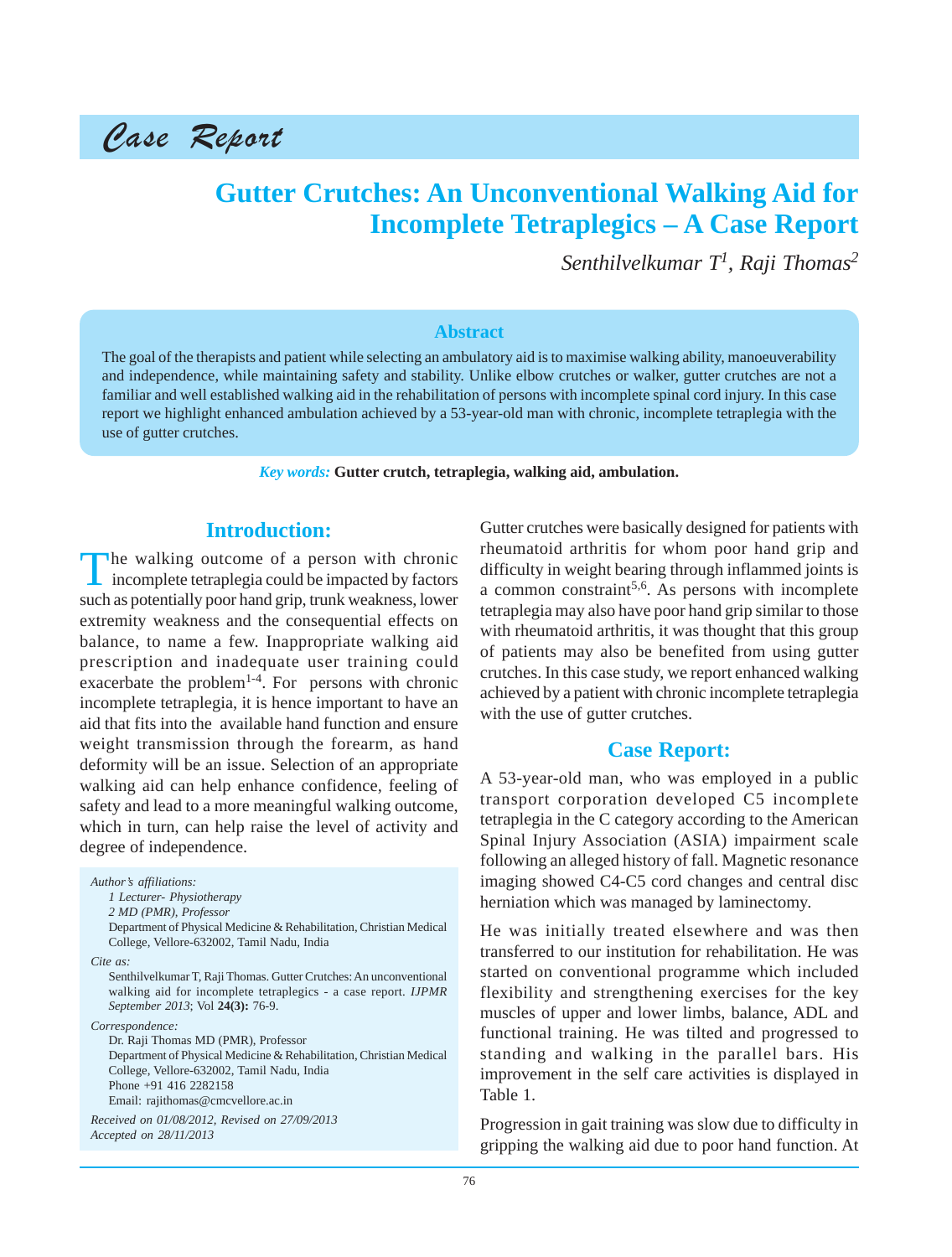discharge, he was able to walk 50 metres in 25 minutes with a right knee brace and a walker; he used the hook grasp to progress the walker. This walking aid was chosen as he was incapable of using other conventional options. He was on level 9 in Walking Index for Spinal Cord Injury scale (WISCI II).

During the 19 months at home after the rehabilitation, there was no significant improvement in the ambulatory status. Ambulation was confined to home, as he found it difficult to attain functional mobility outdoors in rough terrains with the walker. Moreover, the walker needs more space for manoeuvering, which is usually not available in the community in rural India and is unsuitable for negotiation of ramps, stairs and obstacles.

He was readmitted with the aim of improving his outdoor mobility. His upper extremity muscle score was 28.50/ 50 and his lower extremity muscle score was 25.75/50 as measured by manual muscle testing. He had grade 1 spasticity in all four limbs as measured by modified Ashworth scale. He had mass grasp and hook grip in the hands bilaterally. He was independent in bed mobility and was able to come to a sitting position by himself. Without any appliances he was able to walk for 80 metres with the help of a walker.

Due to poor hand grip, wrist flexion contracture and weakness of crutch muscles, he was not able to use elbow crutches, canes or axillary crutches. We considered various options to choose a different walking aid that could overcome the limitations caused by muscle weakness and deformities. This is how gutter crutches came into the radar as a possible option. Gutter crutches could fit his hand function and also allow weight transmission through the forearm (Fig 1).

Initially he found it difficult to adjust to the new walking aid and felt unsafe using it. With proper instruction (Table 2) and reassurance, he started gripping the crutches well enough to lift and place them forward safely. After the end of first week, he was made to walk outside the parallel bars using two gutter crutches with the help of one person, whose principle role was to help maintain balance. His walking endurance was worked on in a gradual manner. At the end of third week he achieved 100 metres with gutter crutches. Advanced walking skills such as negotiating ramps, rough terrain and stairs was introduced into his daily regimen in the later stages. At the end of the training, he was able to walk 150 metres in half an hour under supervision.

A follow-up visit was done after three months to review

**Fig 1-** *Illustration Shows the Gutter Crutches Used in the Study*

his ambulatory status in his given environment. He was able to move around better at home as well as in the community than before. He did not report any fall in the first three months of experience at home and in the community.

## **Discussion:**

The goal of rehabilitation (Table 3) for persons with spinal cord injury is to help them adjust to life by equipping them and their families with the skills and resources required for living in the community<sup>7</sup>. In the selection of an ambulatory aid, the goal of the therapists and patient is to maximise walking ability, manoeuverability and independence, while maintaining safety and stability.

Unlike elbow crutches or walker, gutter crutches are not a familiar and well established walking aid in the rehabilitation of patients with spinal cord injury, especially those with chronic tetraplegia. Even the WISCI II scale does not have a level describing the use of gutter crutches. The absence of literature exploring the potential use of gutter crutches for persons with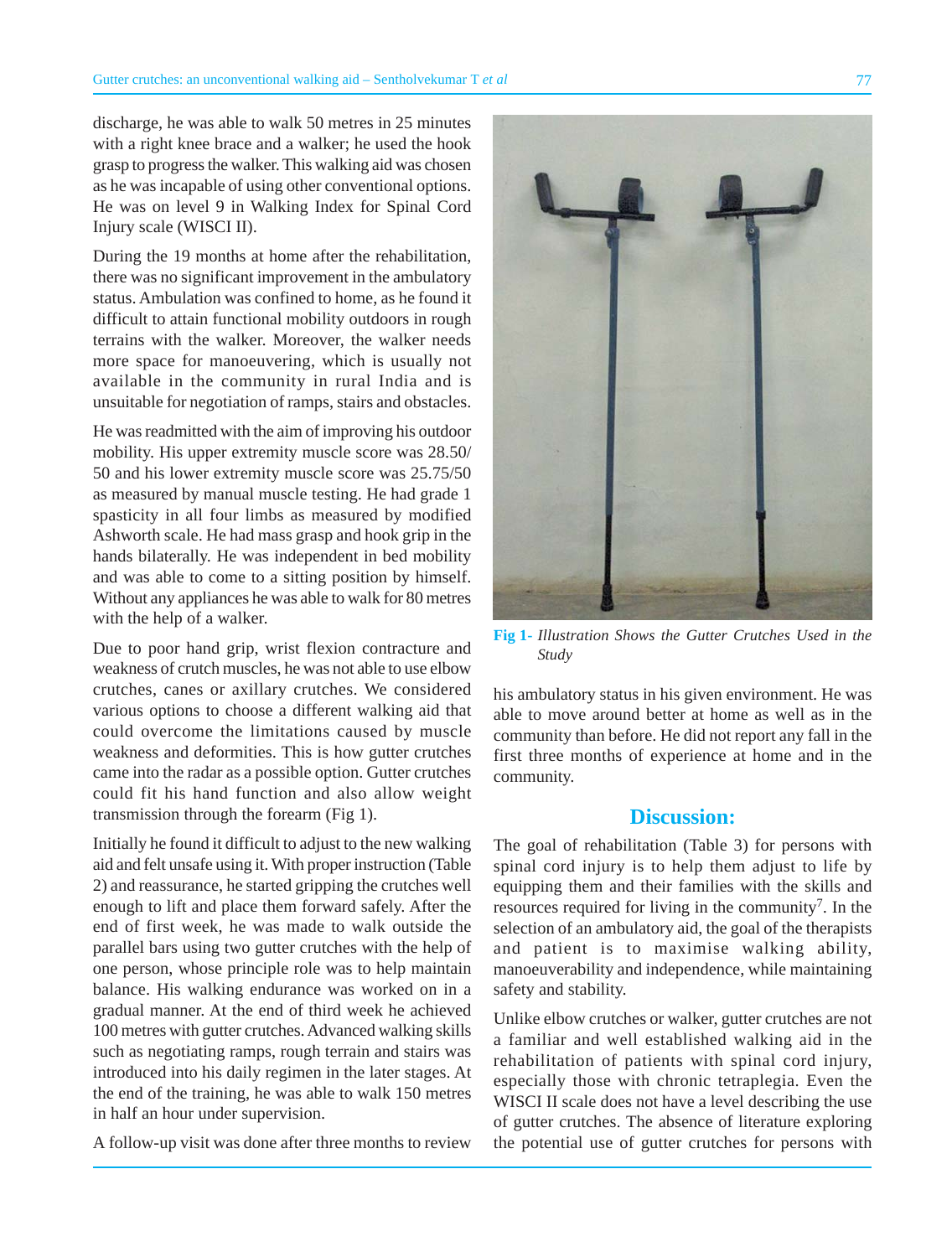incomplete tetraplegia may also have been a factor leading to the non-consideration of this option as a walking aid in the initial rehabilitation.

For the incomplete tetraplegic in this study, progress from home ambulation to community ambulation was a transition that made a major difference in his day-to-

| <b>Aid</b>        | <b>Pros</b>                                                                                                                                                                       | Cons                                                                                                                                                                |
|-------------------|-----------------------------------------------------------------------------------------------------------------------------------------------------------------------------------|---------------------------------------------------------------------------------------------------------------------------------------------------------------------|
| Walker            | • Provides more stability<br>• Maximises safety aspect<br>• Suitable for severely compromised balance                                                                             | • Anterior tipping risk more<br>• Requires more space to maneuver<br>• Not suitable for walking in Indian community<br>environment<br>• Stair climbing not possible |
| Axillary crutches | • Best suited for musculoskeletal problems<br>• Indicated when non-weight bearing on one<br>lower limb needed<br>• More accessible than walker<br>• Stair claiming possible       | • Possibility of crutch palsy<br>• Crutch muscle strain possible<br>· Slipping common                                                                               |
| Elbow crutches    | • Easy to maneuver in small spaces<br>• Stair climbing possible<br>• More accessible than walker<br>• Enables paraplegics to perform swing to or<br>swing through walking pattern | • Not as stable as walker<br>• Crutch muscle strain possible<br>• Not suitable for people with weak crutch<br>muscles                                               |
| Canes             | • More accessible than any other aid<br>• Appearance gives greater sense of<br>psychological comfort<br>• Suitable for minimally compromised balance<br>• Stair claiming possible | • Less stable than crutches<br>• Chances of slipping                                                                                                                |

| Table 1: Pros and Cons of Conventional Walking Aids |  |  |  |  |
|-----------------------------------------------------|--|--|--|--|
|-----------------------------------------------------|--|--|--|--|

#### **Table 2:** *Weekwise Training Programme*

| <b>Week</b>    | <b>Gait training</b>                                                                                                                                                                                                                                                                                                | <b>Support activities</b>                                                                                                                                                                                                                                                                                            |
|----------------|---------------------------------------------------------------------------------------------------------------------------------------------------------------------------------------------------------------------------------------------------------------------------------------------------------------------|----------------------------------------------------------------------------------------------------------------------------------------------------------------------------------------------------------------------------------------------------------------------------------------------------------------------|
|                | • Stepping activities in parallel bar<br>• Identification of gutter crutches as a possible<br>walking aid<br>• Discussion with patient of the pros and cons of<br>the proposed walking aid<br>• Securing his consent after making it clear that<br>this strategy may not work<br>• Customisation of gutter crutches | • Sit to stands<br>• Range of motion exercises for hip and shoulder<br>• Hand function training<br>• Sitting balance over Swiss ball<br>• Reaching activities<br>• Lower limb key muscles strength and endurance<br>training<br>• Easy adoption to this conventional training as<br>the patient had prior experience |
| $\mathfrak{D}$ | Started walking outside the parallel bar with support<br>$\bullet$<br>of one person<br>• Distance gradually increased over the course of the<br>week<br>• Walking endurance improved to 60 metres                                                                                                                   | • Transfers practice using gutter crutches<br>• Strengthening programme continued<br>• Range of motion exercises for hip and shoulder<br>• Bridging exercise<br>• Swiss ball training                                                                                                                                |
| 3              | • Progressed to training on rough terrain<br>• Ramp practice<br>• Step climbing practice on four inches elevated<br>surface<br>Walking endurance improved to 100 metres<br>$\bullet$                                                                                                                                | • Transfer practice using gutter crutches<br>One leg and tandem standing balance<br>• Strengthening programme and flexibility training                                                                                                                                                                               |
| $\overline{4}$ | • Stair case practice on six inches elevation<br>• Obstacle crossing<br>• Community outing<br>• Walking endurance improved to 150 metres                                                                                                                                                                            | • Standing balance training continued<br>• Strengthening programme and flexibility training                                                                                                                                                                                                                          |